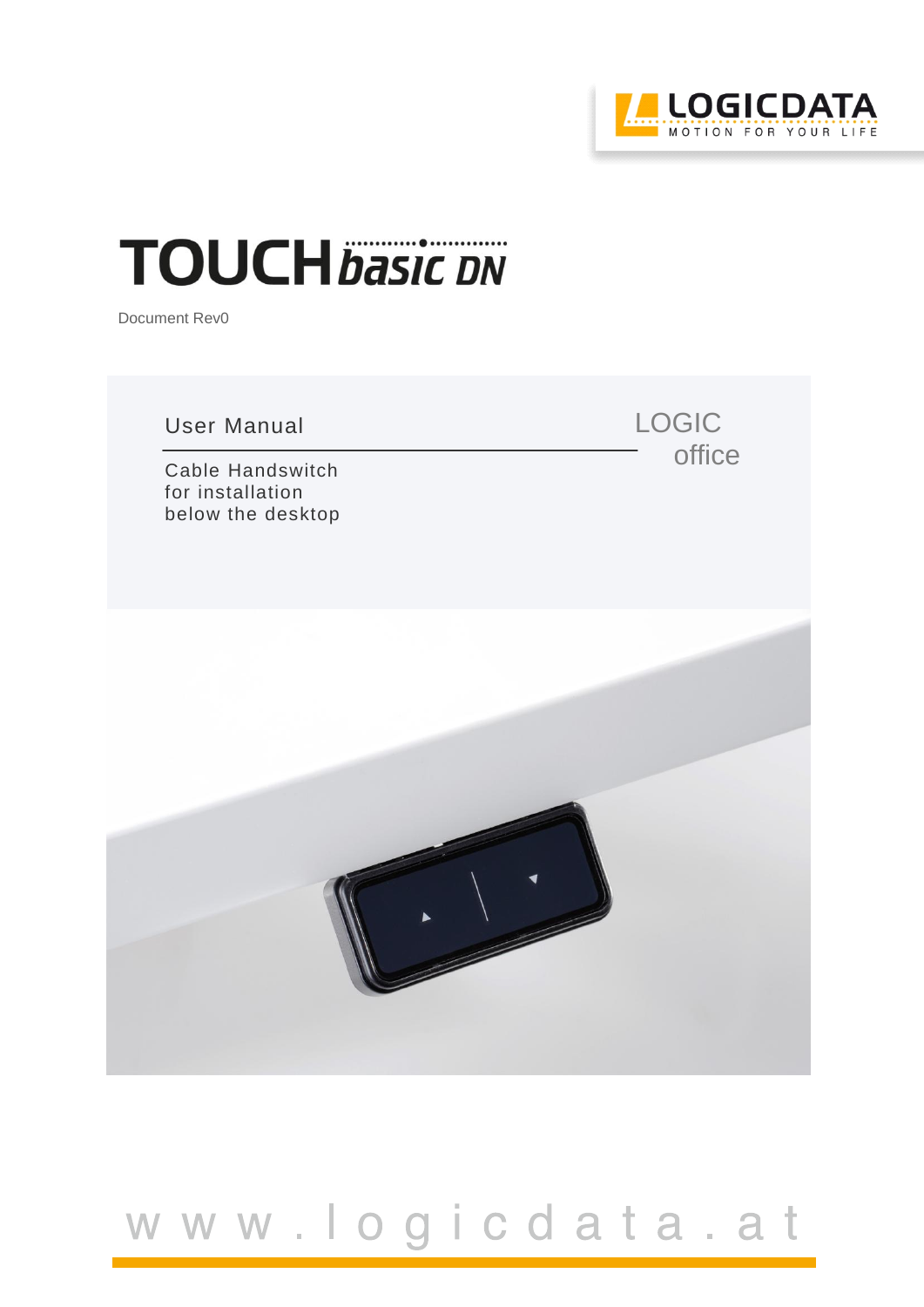

### Contents

| 1              |     |  |  |  |
|----------------|-----|--|--|--|
| $\mathcal{P}$  |     |  |  |  |
|                | 2.1 |  |  |  |
|                | 2.2 |  |  |  |
|                | 2.3 |  |  |  |
|                | 2.4 |  |  |  |
| 3              |     |  |  |  |
| $\overline{4}$ |     |  |  |  |
| 5              |     |  |  |  |
|                | 51  |  |  |  |
| 6              |     |  |  |  |
|                | 6.1 |  |  |  |
|                | 6.2 |  |  |  |
|                | 6.3 |  |  |  |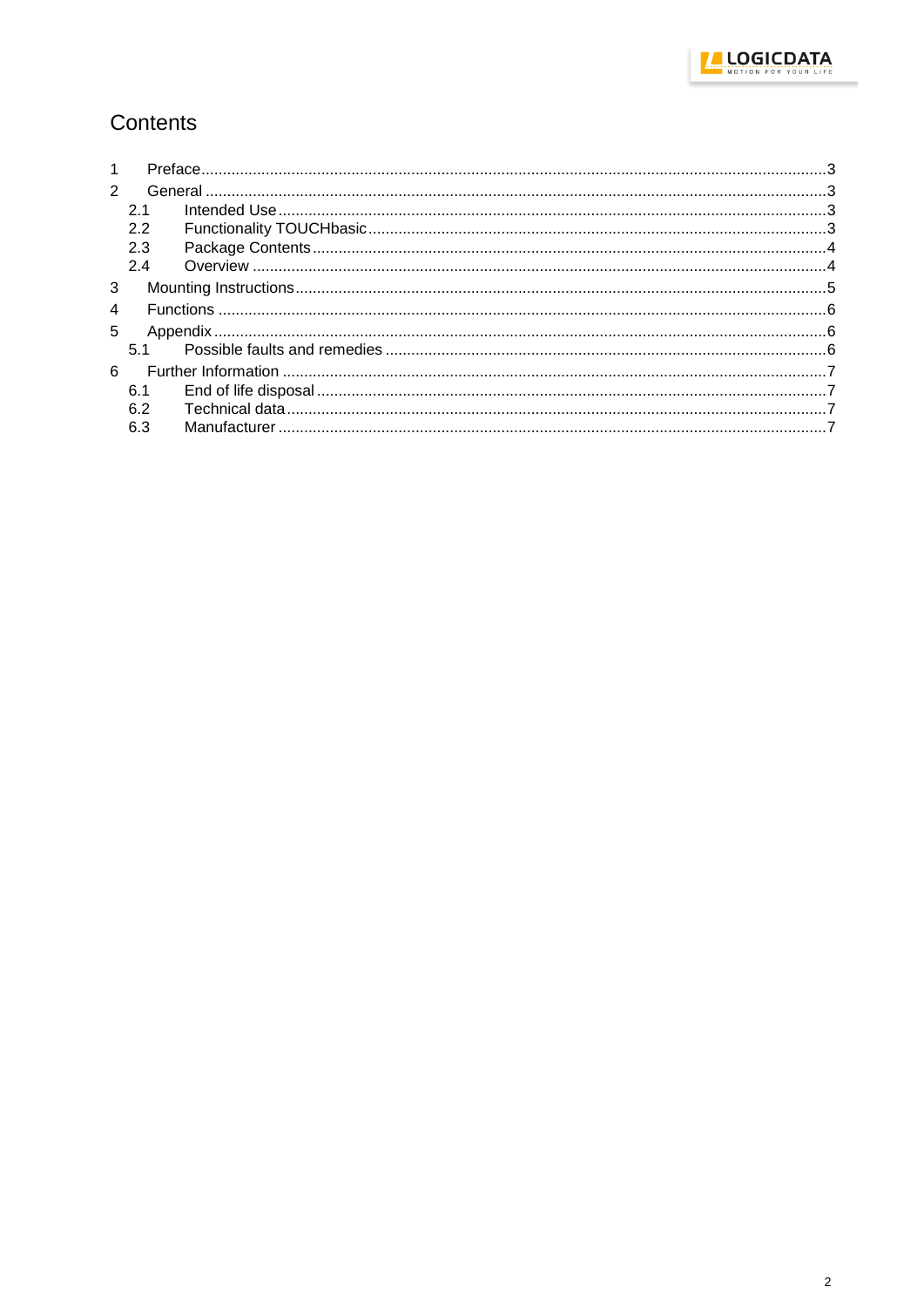

#### <span id="page-2-0"></span>**1 Preface**

Dear customer,

Thank you for choosing a TOUCHbasic cable handswitch from LOGICDATA Electronic & Software Entwicklungs GmbH. You are now in possession of a state-of-the-art product.

#### <span id="page-2-1"></span>**2 General**

#### <span id="page-2-2"></span>*2.1 Intended Use*

The TOUCHbasic cable handswitch must be used with **LOGICDATA** control untis. The control unit must be installed, initially operated and functional tested by qualified personnel only. Use other than described above is only allowed with permission of **LOGICDATA**.



**Note:** for definitions and information concerning **LOGICDATA** control units, please refer to the applicable user manual.

Aside of moving your table up and down your **LOGICDATA** control unit is able to carry out other functions.

#### <span id="page-2-3"></span>*2.2 Functionality TOUCHbasic*

The TOUCHbasic cable handswitch offers the following functionality:

- Simple handswitch to move the desktop position up an down  $\bullet$
- Big and comfortable to use buttons
- Compatible to all LOGICDATA motor controls
- $\bullet$ Easy and fast underside mounting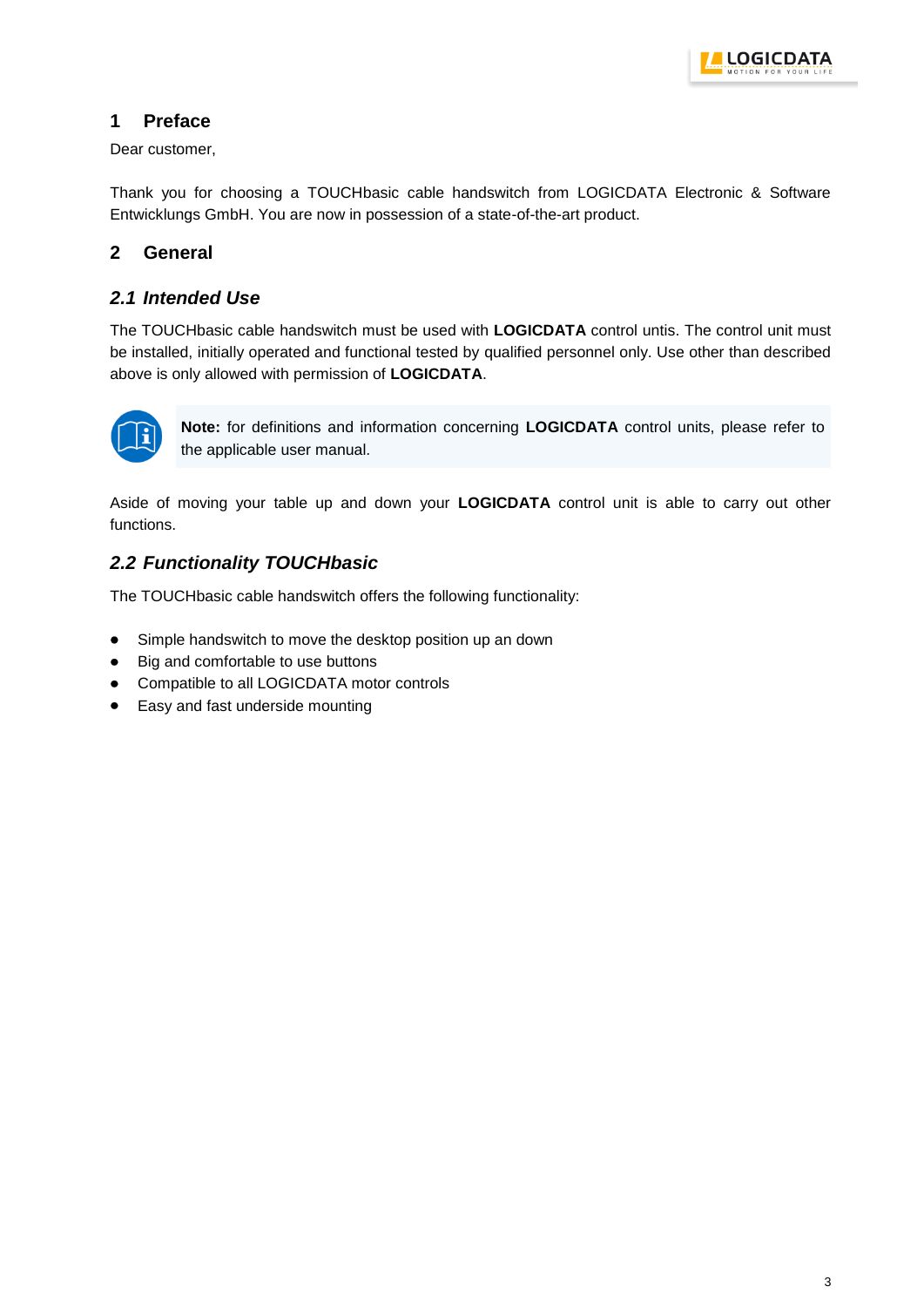

#### <span id="page-3-0"></span>*2.3 Package Contents*

The TOUCHbasic cable handswitch package contains:



*Figure 1: Package contents*

#### TOUCHbasic-UD cable handswitch



**Danger:** only use original accessories. Parts may only be replaced by qualified service technicians, otherwise the warranty/guarantee shall be null and void.



**Caution:** do not drop the handswitch on the floor! There is a danger of electric shock due to broken housing parts.



**Note:** mounting screws are not within scope of delivery.

#### <span id="page-3-1"></span>*2.4 Overview*



Desktop Down Key

*Figure 2: Buttons and Display on TOUCH-Basic-UD-2-LD*



**Note:** this document contains illustrations of the user interface design of the LOGICDATA standard handswitch TOUCH-Basic-UD-2-LD. The user interface design can be customized, contact LOGICDATA for further information!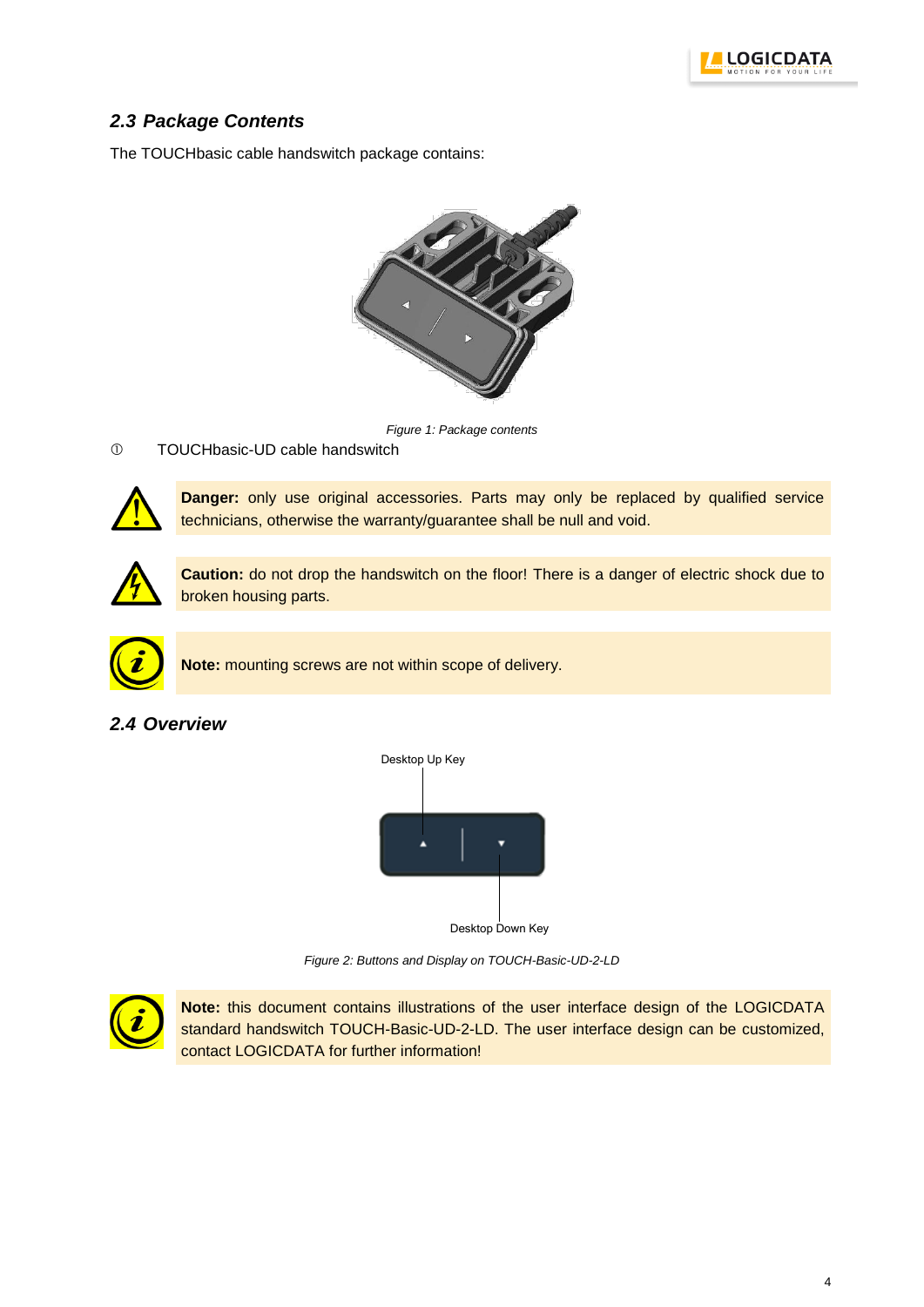

#### <span id="page-4-0"></span>**3 Mounting Instructions**

Mount the TOUCHbasic cable handswitch underneath your desktop in an appropriate position. The following tools are required for installation:

- 1 screw driver
- 1. Unpack the handswitch.



**Note:** ensure eco-friendly disposal of the packaging materials (separate the plastic parts and cardboard for collection).

- 2. Place the handswitch on the underside of your desktop on the desired position. Note that the handswitch should be reached comfortably.
- 3. Fix the handswitch with 2 screws.



**Note:** Use the following types of screws to fix the TOUCHbasic cable handswitch

- cylinder-head screws  $\bullet$ 
	- round-head screws
- pan-head screws  $\bullet$

Max. diameter of thread: 4mm Max. diameter of head: 7,3mm

4. Connect the handswitch to the control unit using the jack marked with **HS**.



**Caution:** unplug the power cord of the control unit while mounting the handswitch!



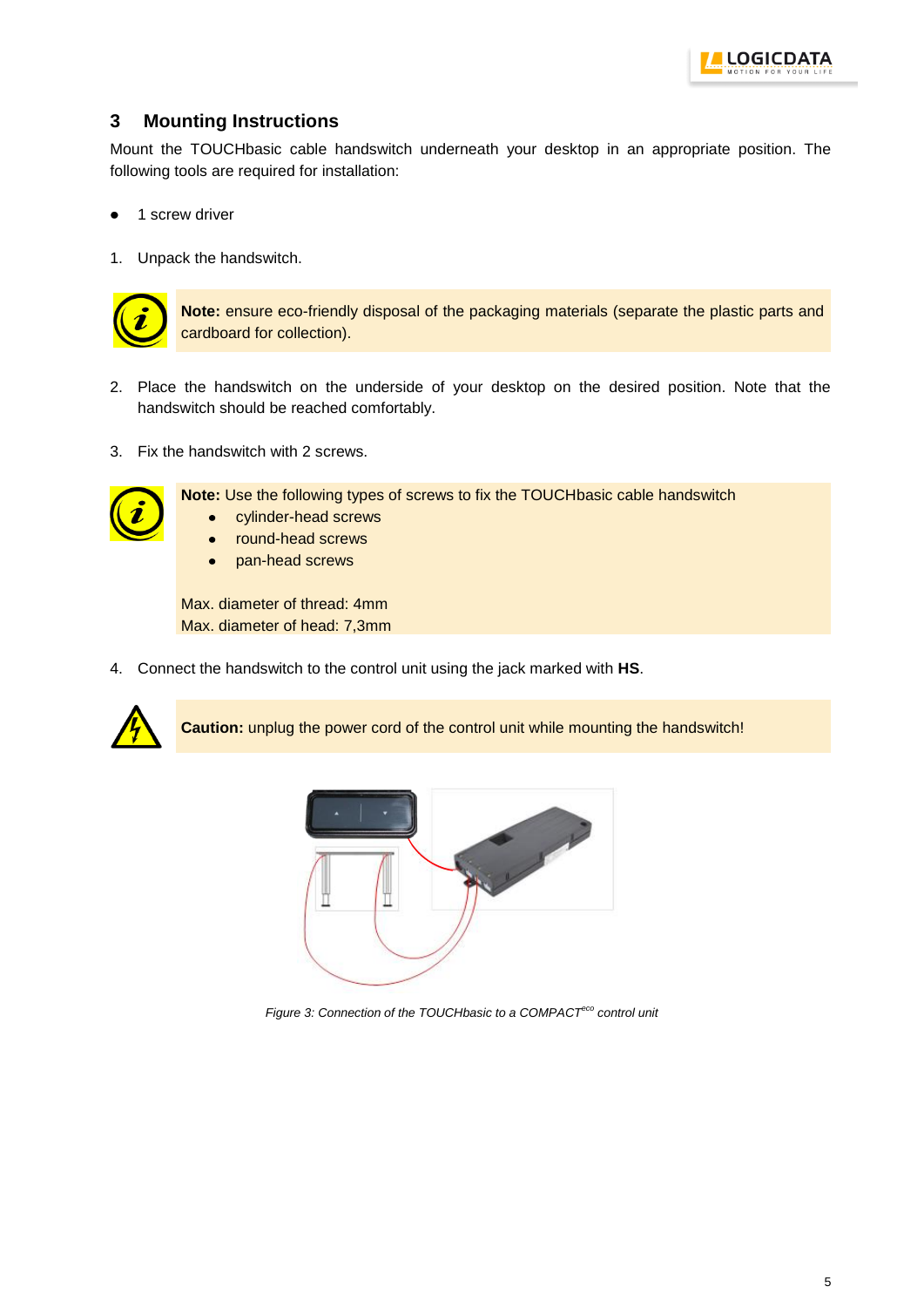

#### <span id="page-5-0"></span>**4 Functions**

| <b>Function</b> | <b>Description</b>                                                                                                                       | <b>Note</b>                                                                                                       |
|-----------------|------------------------------------------------------------------------------------------------------------------------------------------|-------------------------------------------------------------------------------------------------------------------|
| Desk upwards    | For an upward adjustment of the desk<br>push this button.<br>Push this button until the desired<br>height of the desk has been reached.  | The desk will continue driving<br>upwards until you release the button,<br>or the maximum height is reached.      |
| Desk downwards  | For a downward adjustment of the<br>desk push this button.<br>Push this button until the desired<br>height of the desk has been reached. | The desk will continue driving<br>downwards until you release the<br>button, or the minimum height is<br>reached. |

## <span id="page-5-1"></span>**5 Appendix**

#### <span id="page-5-2"></span>*5.1 Possible faults and remedies*

**Handswitch does not work**

| Possible cause                      | Remedy                                            |  |
|-------------------------------------|---------------------------------------------------|--|
| Cable is not plugged in             | Plug the plug in the intended jack marked with HS |  |
| Cable is not plugged in as intended |                                                   |  |
| Bad pin contact                     | Plug off the handswitch an plug it in as intended |  |
| Cable is defective                  | Replace the handswitch                            |  |
| Handswitch is defective             | Replace the handswitch                            |  |